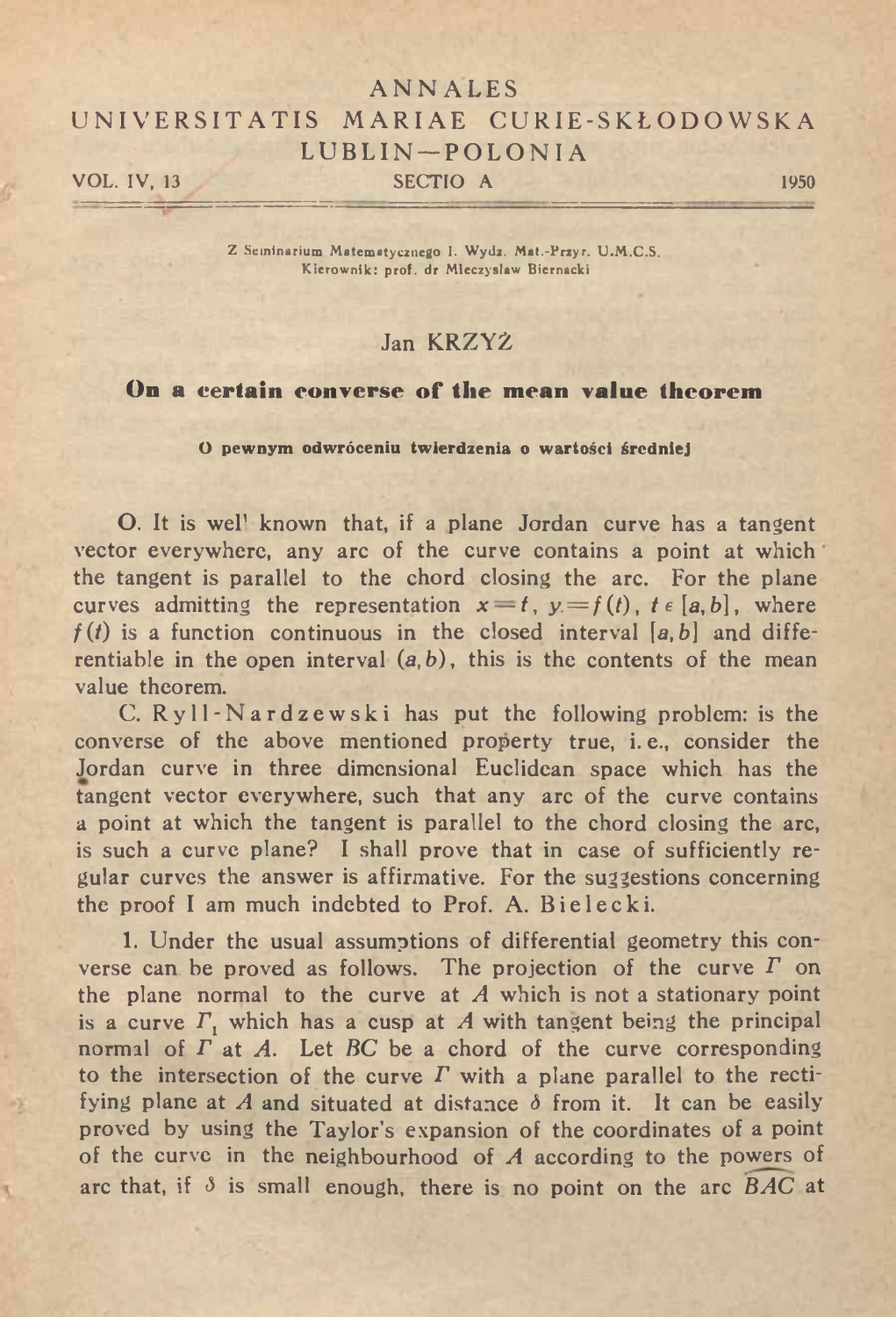which the tangent would be parallel to BC. For otherwise there would  $\frac{132}{132}$  Jan Krzyż<br>which the tangent would be parallel to *BC*. For otherwise there would<br>exist on the projection  $\Gamma_1$  of the arc *BAC* on the normal plane a po-<br>int at which the tangent should be parallel to the p exist on the projection  $\Gamma_1$  of the arc  $\overline{BAC}$  on the normal plane a point at which the tangent should be parallel to the projection of *BC*, which is generally impossible for sufficiently small  $\delta$ .

2. In connection with this A. Den joy remarked that the problem can be considered as <sup>a</sup> particular case of <sup>a</sup> more general one. Let us consider the curve which has <sup>a</sup> tangent vector everywhere and has moreover the following property: to every chord there corresponds at least one point (lying not necessarily on the arc closed by ponds at least one point (lying not necessarily on the arc closed by this chord), such that the tangent at this point is parallel to the given chord. Or, in other words, let us consider the curve, such that the cone of the given chord. Or, in other words, let us consider the curve, such that the cone of the directions of all chords is contained in the cone of the direction's of tangents. Is such <sup>a</sup> curve plane? In order to answer this question we shall prove at first the following lemma.

LEMMA 1. *Let <sup>r</sup> be <sup>a</sup> Jordan curve in three dimensional Euclidean space which has continuous tangent vector everywhere in the interval* (a, *b), and is defined by the continuous and differentiable* interval (a, b), and is defined by the continuous and differentiable<br>functions  $x = x(t)$ ,  $y = y(t)$ ,  $z = z(t)$ ,  $t \in [a, b]$ , and suppose that the interval (a, b), and is defined by the continuous and differentiable<br>functions  $x = x(t)$ ,  $y = y(t)$ ,  $z = z(t)$ ,  $t \in [a, b]$ , and suppose that the<br>cone of chords is contained in the cone of tangents. Then, if the<br>curve  $\Gamma'$  form cone of chords is contained in the cone of tangents. Then, if the curve  $\Gamma'$  formed by moving the end point of the unit tangent vector *(with origin at* 0) is *of measure zero on the unit sphere, any chord of <sup>T</sup> and two tangents of <sup>T</sup> at its ends are coplanar.*

of *P* and two tangents of *P* at its ends are coplanar.<br>
Proof. Let  $P(t)$  be the point of the curve *P* corresponding to<br>
the value *t* of the parameter. To every point  $(u, v)$  of the square<br>  $a \le u, v \le b$  such that  $P(u) \ne P$ the value *t* of the parameter. To every point  $(u, v)$  of the square  $a \le u, v \le b$ , such that  $P(u) \ne P(v)$ , there corresponds at least one point of the curve  $\Gamma'$ , namely the one which is the end point of a  $a \le u, v \le b$ , such that  $P(u) \ne P(v)$ , there corresponds at least one  $u, v \le v$ , such that  $P(u) \ne P(v)$ , there corresponds at least one point of the curve *I'*, namely the one which is the end point of a unit tangent vector of *I* (with origin at 0) parallel to the chord  $P(u) P(v)$ . If  $P(u) = P(v)$  $P(u) P(v)$ . If  $P(u) = P(v)$ , then 0 corresponds to  $(u, v)$ . Thus, the point with coordinates

(1) 
$$
X = [x(u) - x(v)]w
$$
,  $Y = [y(u) - y(v)]w$ ,  $Z = [z(u) - z(v)]w$ ,

where

(2) 
$$
a \leq u, v \leq b, -\infty < w < +\infty,
$$

(2)  $a \le u, v \le b, -\infty < w < +\infty$ ,<br>lies on the cone surface S with vertex at 0 and directrix *T'*. The<br>transformation (1) maps a three dimensional region (2) into a region lies on the cone surface S with vertex at 0 and directrix  $\Gamma'$ . The transformation (1) maps a three dimensional region (2) into a region transformation (1) maps a three dimensional region (2) into a region<br>lying on a cone surface and being of three dimensional measure zero. lying on a cone surface and being of three dimensional measure zero.<br>Therefore the Jacobian of this transformation is identically zero:

of this transform  
\n
$$
\frac{D(X, Y, Z)}{D(u, v, w)} = 0
$$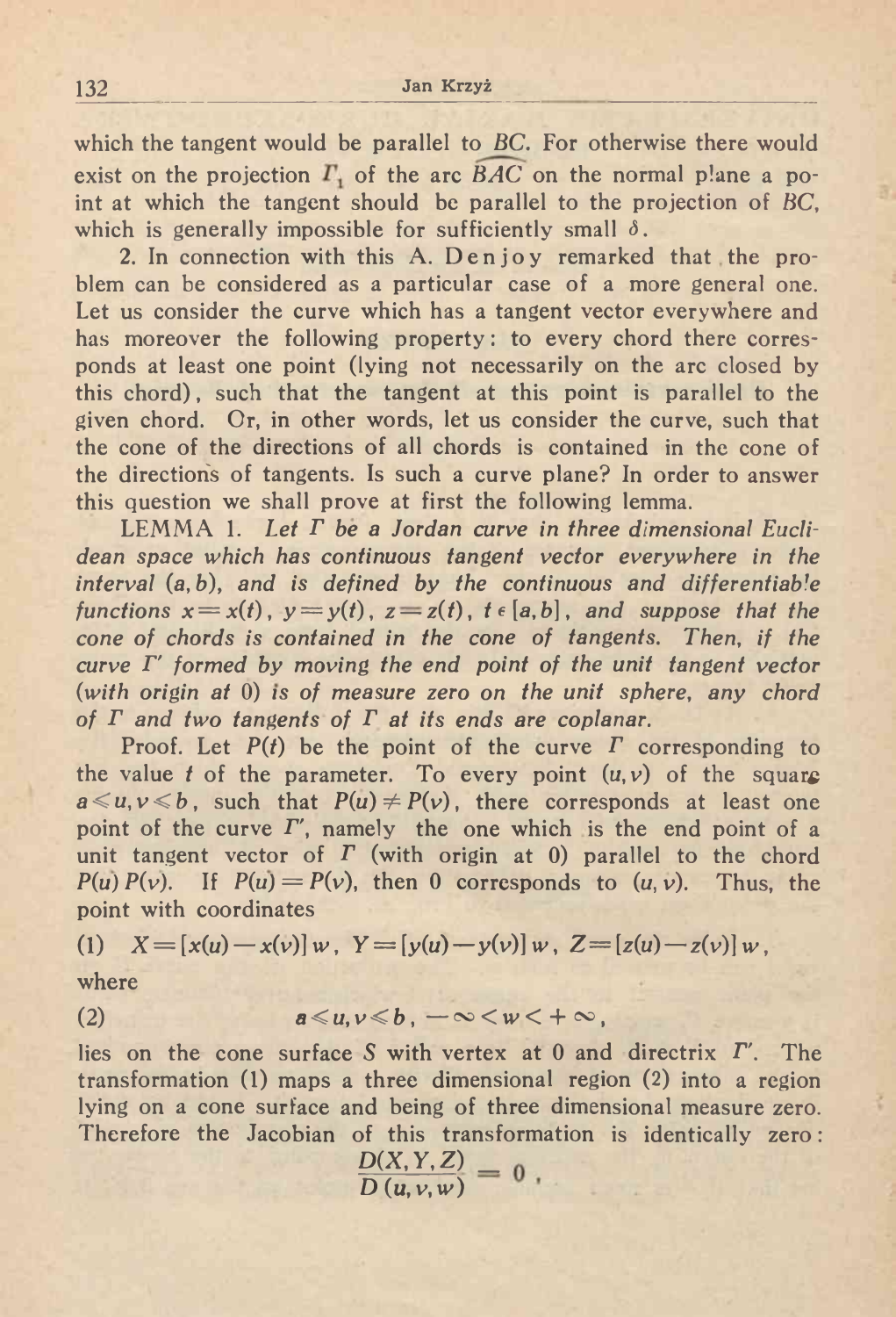$w x'(u) = w x'(v)$ ,  $x(u) - x(v)$  $w y'(u) = w y'(v), y(u) - y(v)$  $w z'(u)$ ,  $-w z'(v)$ ,  $z(u) - z(v)$ *<sup>1</sup> x(u) , x(y) , x(u) — x(y}*  $\begin{array}{ccc} \mathbf{orem} & & \ & & \ \mathbf{0} & , & \mathbf{or} \end{array}$ 

(3) 
$$
\begin{vmatrix} x(u) & x(v) & x(u) - x(v) \\ y'(u) & y'(v) & y(u) - y(v) \\ z'(u) & z'(v) & z(u) - z(v) \end{vmatrix} = 0
$$

or, in vector notation,

(3)  $\left[\overrightarrow{r}(u), \overrightarrow{r}(v), \overrightarrow{r}(u) - \overrightarrow{r}(v)\right] = 0$ , (see e. g. Haupt, Aumann: Differential- und Integralrechnung, vol. II, p. 150, "Volumverzerrungssatz").

We can suppose without loss of generality that the parametric re-We can suppose without loss of generality that the parametric representation of *F* does not contain the intervals of constancy of all three coordinates. Then we have on a dense set *D* of *t* :  $|x'(t)| + |y'(t)| + |z'(t)| > 0$ three coordinates. Then we have on a dense set D of  $t : |x'(t)| + |y'(t)| + |z'(t)| > 0$ .

If 
$$
u
$$
 and  $v$  belong to  $D$ , then (3') implies  
\n(4)  $\left[\overline{t}(u), \overline{t}(v), \overline{r}(u) - \overline{r}(v)\right] = 0$ ,

where *t* denotes the tangent vector. Since (4) is valid on a dense set of *<sup>u</sup>* and v, so the continuity of *<sup>t</sup>* implies (4) for all values of *<sup>u</sup>* and v.

LEMMA 2. *The Jordan curve <sup>T</sup> in three dimensional Euclidean space which has everywhere <sup>a</sup> tangent vector (except possibly at*  $P(a)$  *and*  $P(b)$ *) fulfilling the condition* (4) *is a plane curve.* 

Proof. It is easy to see that the fulfilled condition (4) implies the equation

equation  
\n(5) 
$$
\begin{bmatrix} \overrightarrow{r}(u) & \overrightarrow{t}(v) & \overrightarrow{r}(u) - \overrightarrow{r}(v) \end{bmatrix} = 0
$$
\n(because for  $\overrightarrow{r}'(u) \neq 0$  we have  $\overrightarrow{t}(u) = \frac{\overrightarrow{r}'(u)}{|\overrightarrow{r}'(u)|}$ )

Let the point *A* of *T* with  $t = v < b$  be the origin of a new co-(5)  $\mathbf{r}'(u)$ ,  $\mathbf{r}(v)$ ,  $\mathbf{r}(u) - \mathbf{r}(v) = 0$ <br>
(because for  $\mathbf{r}'(u) \neq 0$  we have  $\mathbf{r}'(u) = \frac{\mathbf{r}'(u)}{\mathbf{r}'(u)}$ ).<br>
Let the point *A* of *I* with  $t = v < b$  be the origin of a new coordinate system *A*  $\varepsilon \eta \zeta$ , tangent vector  $t(v)$  at A. Then the vector equation (5) will take<br>the form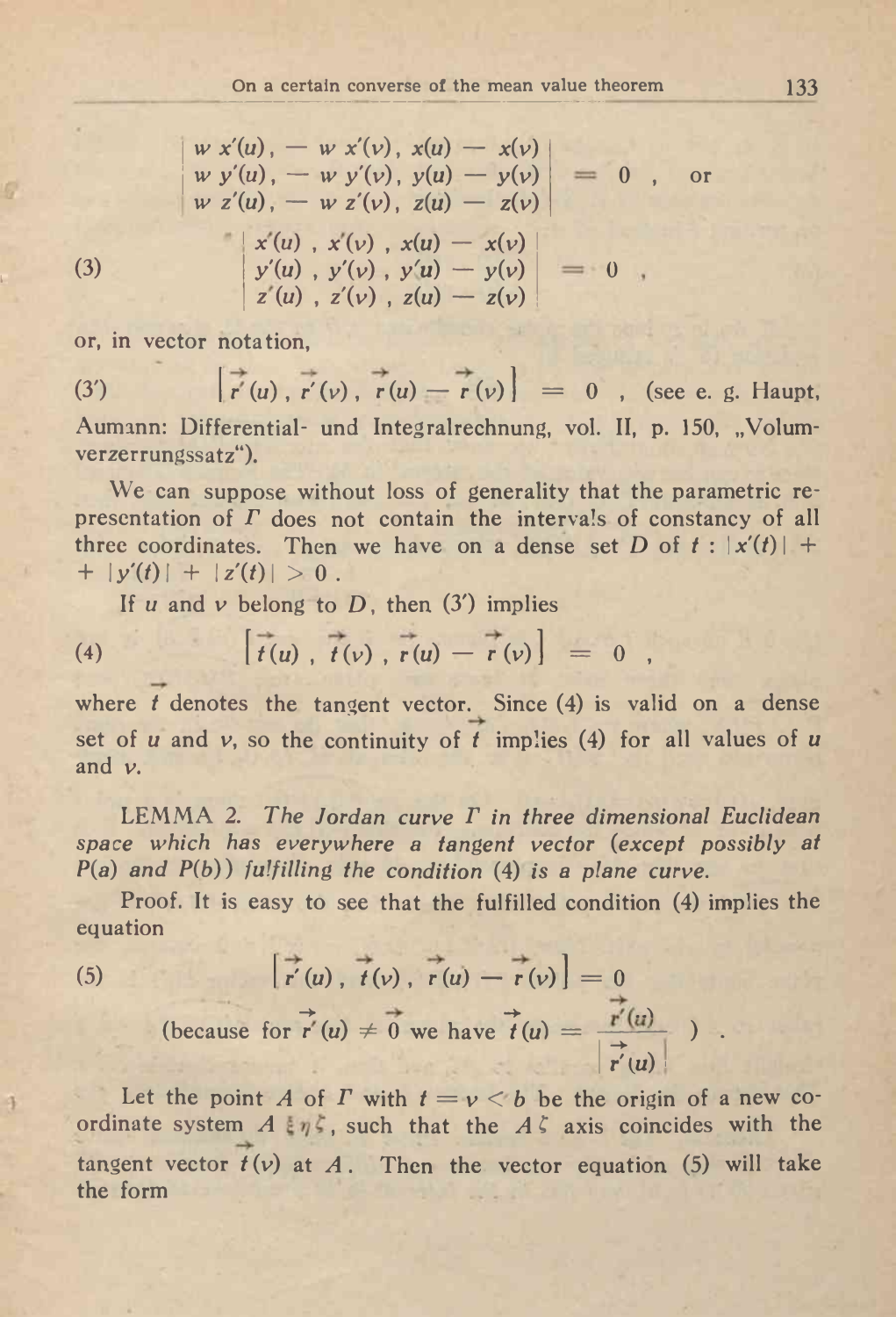<sup>134</sup> Jan Krzyż

$$
\begin{array}{l} \xi'(u) , 0 , \xi(u) \\ \eta'(u) , 0 , \eta(u) \\ \zeta'(u) , 1 , \zeta(u) \end{array} = 0 .
$$

or, writing *<sup>t</sup>* instead of u:

or, writing 
$$
t
$$
 instead of  $u$ :

\n(6)

\n
$$
\begin{vmatrix}\n\boldsymbol{\xi}'(t) & \boldsymbol{\xi}(t) \\
\eta'(t) & \eta(t)\n\end{vmatrix} = 0
$$

If we introduce the polar coordinates  $\varrho$ ,  $\Theta$  in the  $(\xi, \eta)$  plane, the If we introduce the polar coordinate<br>equation (6) is reduced to<br>(7)  $e^2 \frac{d\theta}{dt} = 0$ 

$$
e^2 \frac{d\theta}{dt} = 0
$$

Now, it is sufficient to show that the arc  $P(v)P(b)$  is plane, since  $v$  can be any value of the interval  $(a, b)$ . The formula  $(7)$  shows that, if a point  $M = P(m)$ ,  $m > v$ , does not lie on the  $A\bar{z}$  axis, then since  $v$  can be any value of the interval  $(a, b)$ . The formula (7) shows<br>that, if a point  $M = P(m)$ ,  $m > v$ , does not lie on the  $A \zeta$  axis, then<br>the whole arc  $P(t_1)P(t_2)$ , where  $t_1 = \sup_t t$ ,  $t_2 = \inf_t t$  (or<br> $t < m$   $t > m$  $e(t)=0$  $\rho(t)=0$ 

 $f_2 = b$  if no such *t* exist), is plane. So if the arc  $P(v) P(b)$  is not plane, then there exist at least two plane arcs,  $P(t_1)P(t_2)$  and plane, then there exist at least two plane arcs,  $P(t_1)P(t_2)$  and  $P(t_3)P(t_4)$ , where  $v \le t_1 < t_2 \le t_3 < t_4 \le b$ , that do not lie in the same  $P(t_3) P(t_4)$ , where  $\nu \le t_1 \le t_2 \le t_3 \le t_4 \le b$ , that do not lie in the same plane and such that  $\varrho(t) > 0$  in the intervals  $(t_1, t_2)$ ,  $(t_3, t_4)$ , and, moreplane and such that  $\varrho$  (*t*<sub>1</sub>) > 0 in the intervals (*t*<sub>1</sub>, *t*<sub>2</sub>), (*t*<sub>3</sub>, *t*<sub>4</sub>), and, more-<br>over,  $\varrho$  (*t*<sub>1</sub>) =  $\varrho$  (*t*<sub>2</sub>) =  $\varrho$  (*t*<sub>3</sub>) = 0. On the arc  $\overline{P(t_1) P(t_2)}$  there is a point<br>with  $t = r'$  a over,  $\varrho(t_1) = \varrho(t_2) = \varrho(t_3) = 0$ . On the arc  $\widehat{P(t_1) P(t_2)}$  there is a point with  $t = \tau'$  at which the continuous function  $\varrho(t)$  has a maximum. It is —>■ with  $t = t'$  at which the continuous function  $\varrho(t)$  has a maximum. It is easy to see that  $\vec{t}(t')$  is parallel to  $A\zeta$  axis. Similarly on the arc  $P(t_3) P(t_4)$  there is a point  $P(\tau')$ , such that the tangent  $t(\tau'')$  is not parallel to  $A\zeta$  axis. Now,  $\overrightarrow{[t(\tau)}, \overrightarrow{t(\tau)}, \overrightarrow{r(\tau)} - \overrightarrow{r(\tau')}]=0$  because the plane containing the points  $P(\tau)$ ,  $P(\tau')$  and the vector  $t(\tau')$  is parallel to  $A \zeta$  and intersects the plane of the arc  $P(t_3) P(t_4)$  on a  $\rightarrow$ rallel to *A*<sup>*C*</sup> and intersects the plane of the arc  $P(t_3)P(t_4)$  on a straight line being parallel to *A*<sup>*C*</sup>, and thus, it cannot contain  $\vec{t}(r'')$ . This proves the lemma. The lemmas 1. and 2. give immediately the

This proves the lemma. The lemmas 1. and 2. give immediately the Theorem. Let *P* be a Jordan curve in three dimensional space **Theorem.** Let  $\Gamma$  be a Jordan curve in three dimensional space which is defined by the continuous and differentiable functions  $x(t)$ , which is defined by the continuous and differentiable functions  $x(t)$ <br> $y(t), z(t), t \in [a, b]$ , and has in the interval  $(a, b)$  a continuous tangent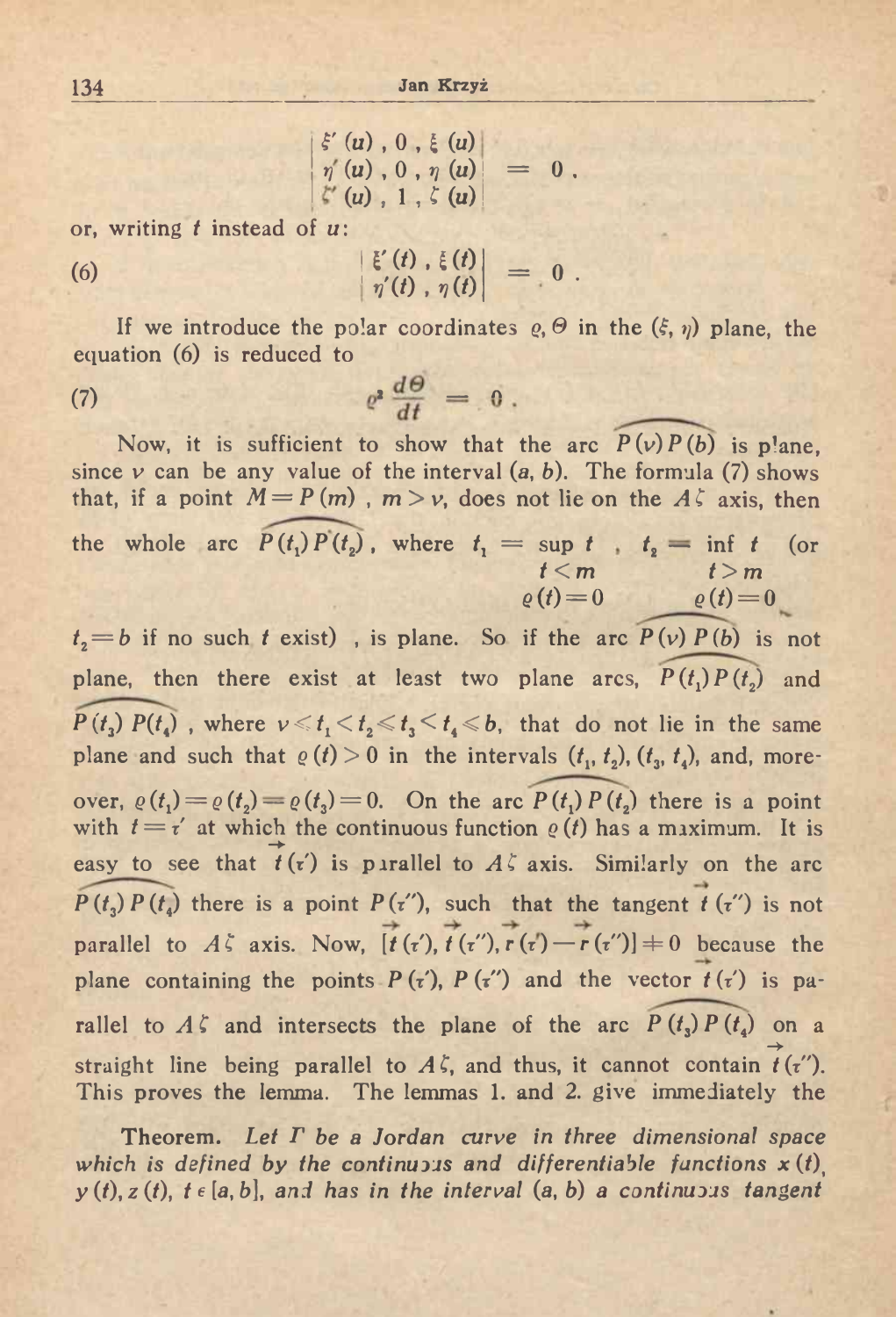*vector. Suppose the cone of chords is contained in the cone of*<br>*tendents If moreover the curve formed by moving the end point tangents. If moreover the curve formed by moving the end point* tangents. If moreover the curve formed by moving the end point<br>of the unit tangent vector (with constant origin) is of measure zero on *the unit sphere, then*  $\Gamma$  *is a plane curve.* 

## Streszczenie

Dla krzywych Jordana płaskich, posiadających wszędzie wektor styczny, na każdym luku istnieje punkt, w którym styczna jest równo-Dla krzywych Jordana płaskich, posiadających wszędzie wektor<br>styczny, na każdym łuku istnieje punkt, w którym styczna jest równo-<br>legła do cięciwy, zamykającej łuk. Własność ta, dla krzywych posia-<br>dających przedstawienie dających przedstawienie parametryczne  $x = t$ ,  $y = f(t)$ , jest treścią<br>dających przedstawienie parametryczne  $x = t$ ,  $y = f(t)$ , jest treścią<br>twierdznie e werteści średniej Wykornie w przez niniejscej je zdu dających przedstawienie parametryczne  $x = t$ ,  $y = f(t)$ , jest treścią<br>twierdzenia o wartości średniej. Wykazuję w pracy niniejszej, że gdy krzywa Jordana przestrzenna posiada wszędzie ciągły wektor styczny krzywa Jordana przestrzenna posiada wszędzie ciągły wektor styczny<br>o następujących własnościach: 1° indykatrysa sferyczna wektora styo następujących własnościach: 1<sup>0</sup> indykatrysa sferyczna wektora stycznego jest miary zero na kuli jednostkowej, 2<sup>0</sup> każdej cięciwie odcznego jest miary zero na kuli jednostkowej,  $2^{\circ}$  każdej cięciwie odpowiada conajmniej jedna równoległa do niej styczna, wówczas krzywa jest płaska.